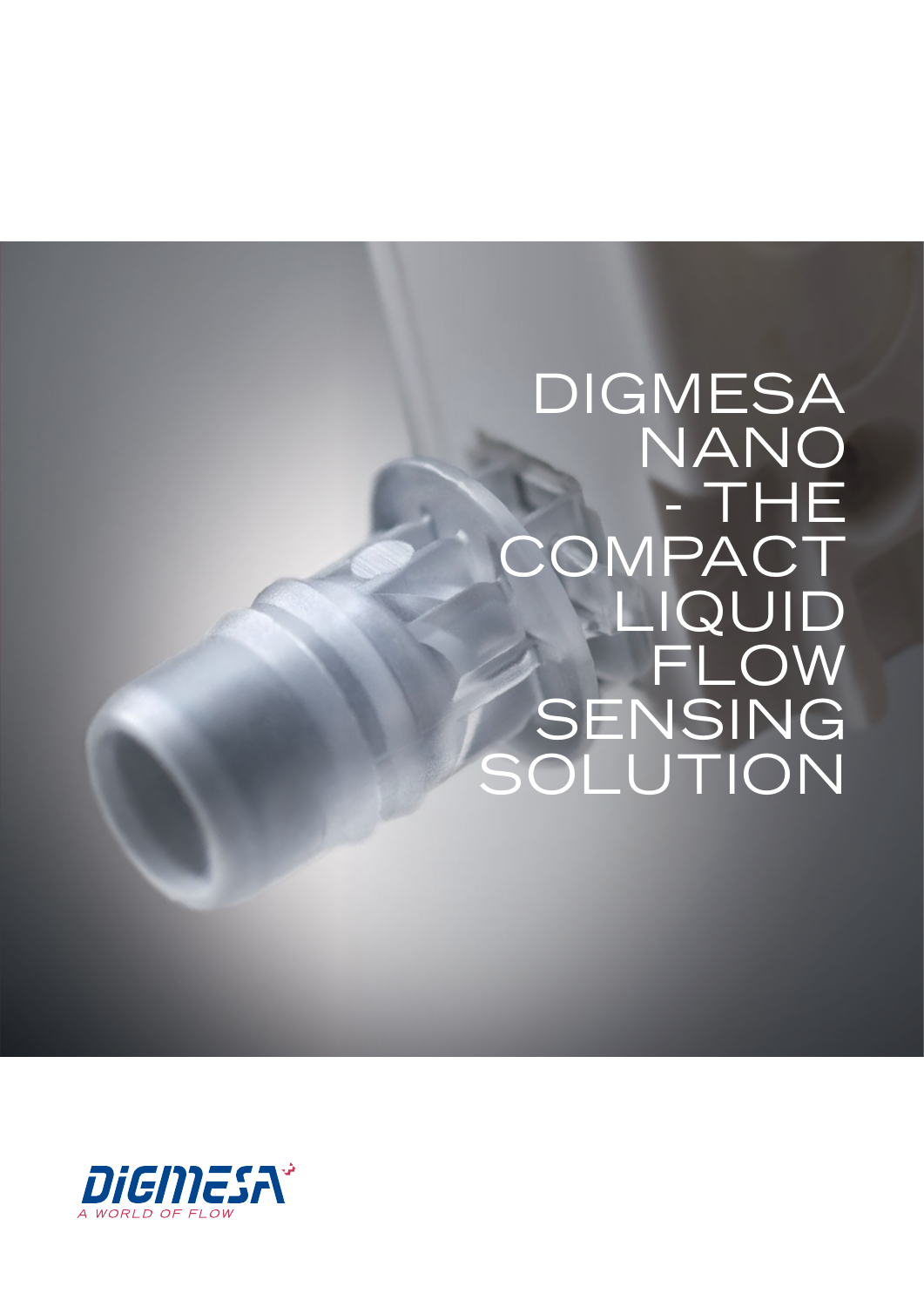## «small is good, nano is **BETTER»**

Up to today, market leader DIGMESA has already outfitted more than 50 million machines with its FHKSC flow sensor, tomorrow more than 50 million machines will be equipped with NANO.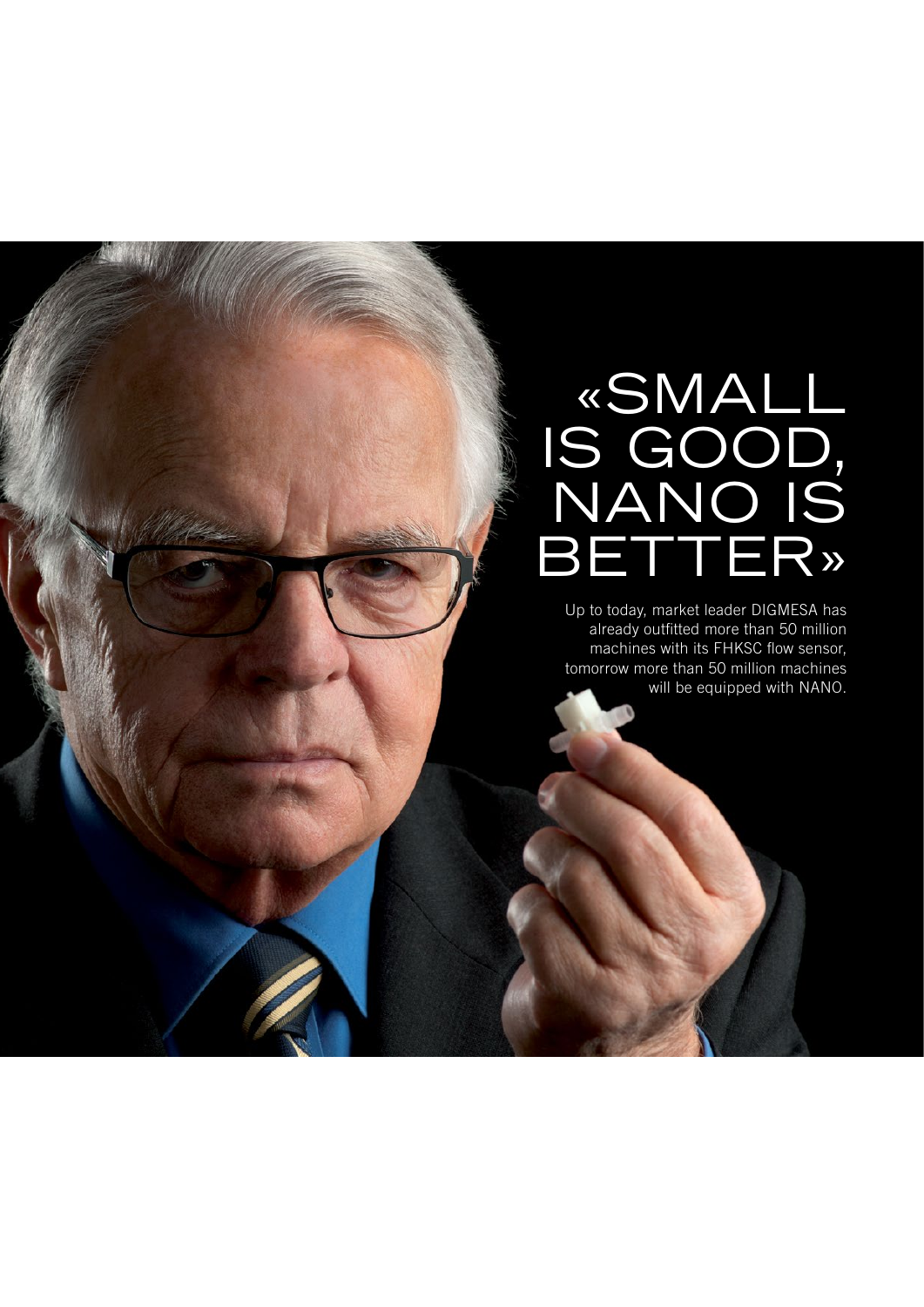Industrial design is playing an increasingly major role in the creation of new products. By overcoming certain technical limitations, DIGMESA is helping coffee machine manufacturers to channel their energy into the creative process.

Given the trend towards increasingly compact and versatile machines with a more and more constrained exterior and interior volume, our challenge has been to respond to the needs of our clients while simultaneously creating a product that allows them to meet highest technical and aesthetic expectations.

The technical revolution embodied in nano's compact conception is facilitating the development of a distinct number of solutions for coffee machines that were hitherto impractical due to inherent limitations in the size of components.

| <b>Technical Information</b>                 |                                       |
|----------------------------------------------|---------------------------------------|
| Linear Range                                 | 80 ml/min - 400 ml/min                |
| Nozzle Size                                  | $Ø$ 1.1 mm                            |
| Accuracy in Linear Range                     | $+1 - 2%$                             |
| Dosing Accuracy (100 ml, standard deviation) | 0.25ml                                |
| Pulses per Liter                             | $~\sim$ 49'162 pulse                  |
| Working Temperature (max.)                   | 65° C max.                            |
| Pressure Range                               | $-1$ to 0.3 bar                       |
| Power Supply                                 | 3.0 - 20 V DC (2.5 V DC on request)   |
| Signal                                       | Open Collector NPN Pulse              |
| <b>Wetted Materials</b>                      | PP, PVDF, Strontium Ferrite (Magnets) |
| El. Connector                                | Pancon HALLCON 3 pin                  |
| <b>Fittings</b>                              | Tube Ends for Hose Ø 6 mm             |
| Approvals                                    | NSF 169, LFGB (EU 1935/2004), CE      |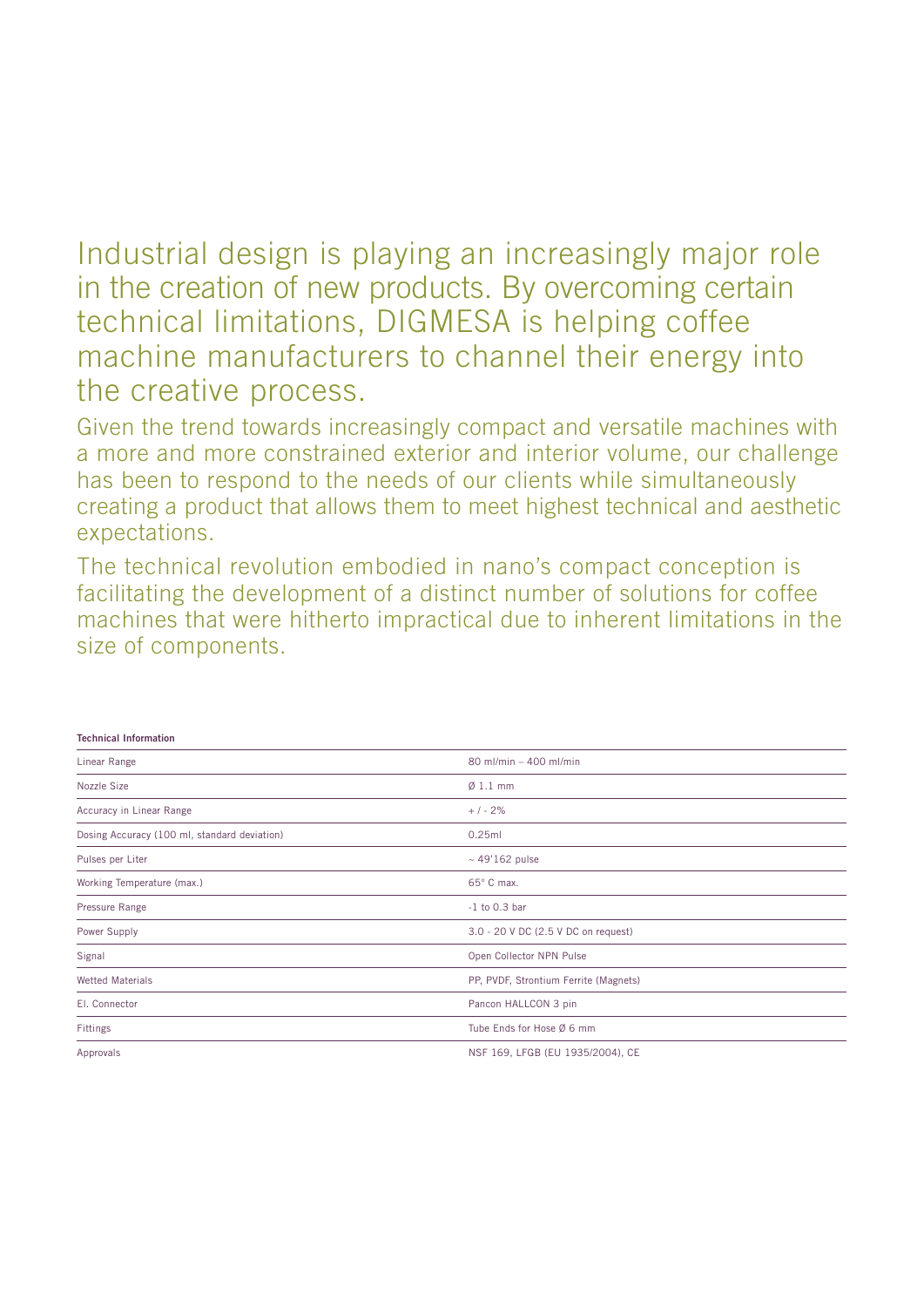Another unique feature of nano that distinguishes it from all competing products is the flexibility to choose the desired spatial arrangement. This freedom lowers creative barriers and serves as the basis for diverse products that can truly stand out in the marketplace. Despite the production expenditures necessary to deliver Swiss quality along with the utmost in reliability and conformance to the applicable food standards (NSF 169, German Food and Feed Code LFGB (EU 1935/2004)), the price of this new flow sensor is still below that of its own predecessor (the Digmesa FHKSC). Moreover, its reliability makes it more valuable than competing products.

- compact and lightweight design (patent pending)
- freely selectable mounting position
- electrical plug only fits one way to prevent wrong connection
- low operating voltage possible (2.5 V DC)
- food standards approved (NSF 169, LFGB (EU 1935/2004))
- cost effective
- high accuracy and reliability
- Swiss quality precision manufactured

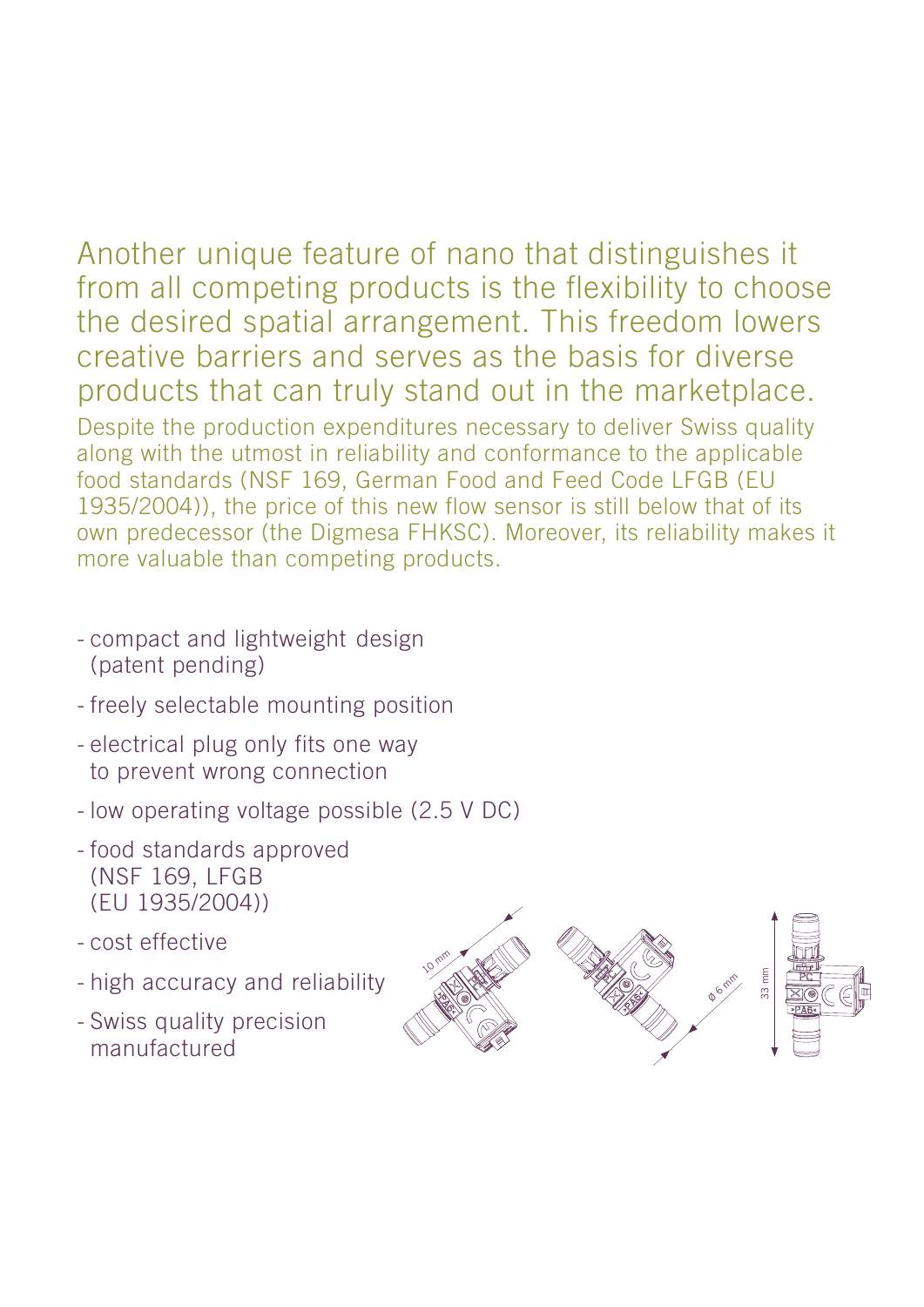